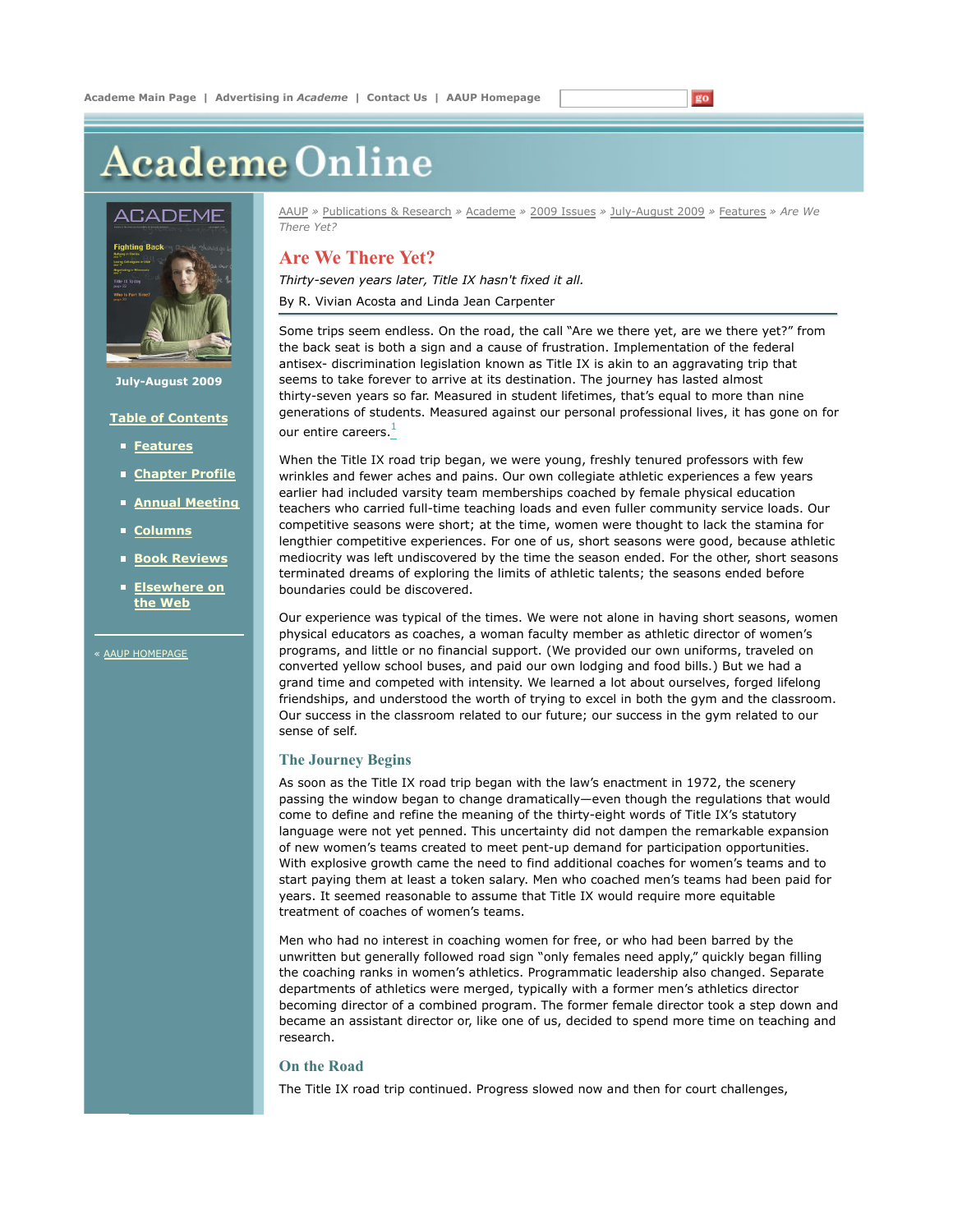reinterpretations, and sometimes simple recalcitrance. At times, detours threatened the entire enterprise. Yet from where the trip started to mile marker 2009, great progress has been made. This progress can be measured in the positive benefits of enhanced self-knowledge, more widely opened doors, and less fettered dreams.

When we were young professionals, our students often found that wearing athletic attire outside the gym was met with labels of "tomboy" or worse. At mile marker 2009, opportunities for both men and women continue to increase, and women's participation in athletics less often involves negative labels. More female high school and intercollegiate athletes participate than ever before. In 2008, more than 9,100 women's intercollegiate teams competed. Almost 15,000 women are employed in intercollegiate athletics (as athletics directors, assistant or associate directors, coaches, trainers, or sports information directors). And one out of five athletics directors is a woman, the highest female representation since the mid-1970s.

Are we there yet? Some would point to this progress and say we've arrived, that the trip is complete. But progress is not completion. Movement toward equity is not full equity. How will we know when we have gotten there? Indeed, where is there?

"There" includes items that are not part of Title IX but are vital to accomplishing its spirit. Indices of arrival might include the following:

- Title IX requirements are seen as the "normal" paradigm rather than things to be circumvented or feared.
- The institutional role of athletics relates to the mission of the college or university in demonstrable ways.
- The value of the athletic experience is determined not by the fan base but by the experience of the individual athlete.
- College presidents have higher salaries than athletics directors or coaches.
- Coaching compensation relates to the job being done, not to the sex of the athletes being coached, the sex of the coach, or the sport being coached.
- Supporters of athletics teams focus on program-wide loyalty rather than a particular sport.
- Negative pressures on life-balance issues have been eliminated.
- Self-delusional notions that big-time football programs contribute financially to an institution are understood to be false and thus no longer motivate bad administrative decisions.
- Women coaches of men's teams are accepted and supported for their coaching skills, without regard to their sex.
- Women athletics directors are not an endangered species.
- Decisions about hiring and firing coaches and administrative staff are made by school leaders rather than fans and alumni.

In short, equity rather than excuses will be the norm once we have completed our journey.

#### **Roadblocks**

As we've noted, much progress, particularly in participation, has been made. Yet three huge issues stand as barricades against arrival: compensation, time, and respect. Overcoming these remaining obstacles hinges on a fourth element: will. The obstacles yet to be traversed can be negotiated only if individual and institutional will exists to traverse them. They cannot be effectively traversed by lawsuits, protests, or legislative enforcement. They are systemic and, in effect, beyond the reach of Title IX, and they have not yet been addressed mostly because of the extreme difficulty involved in surmounting them. Yet they bar the attainment of the spirit and full flower of the law. If they are not dealt with, equity in athletics programs will never become a reality.

When one feels chained to a computer trying to find the best words in the best order to complete a writing task, cleaning out files and closets becomes an appealing alternative. As we prepared to write this article, we succumbed for a while to the appeal of crowded files and closets and came across a long-forgotten article we wrote for the January–February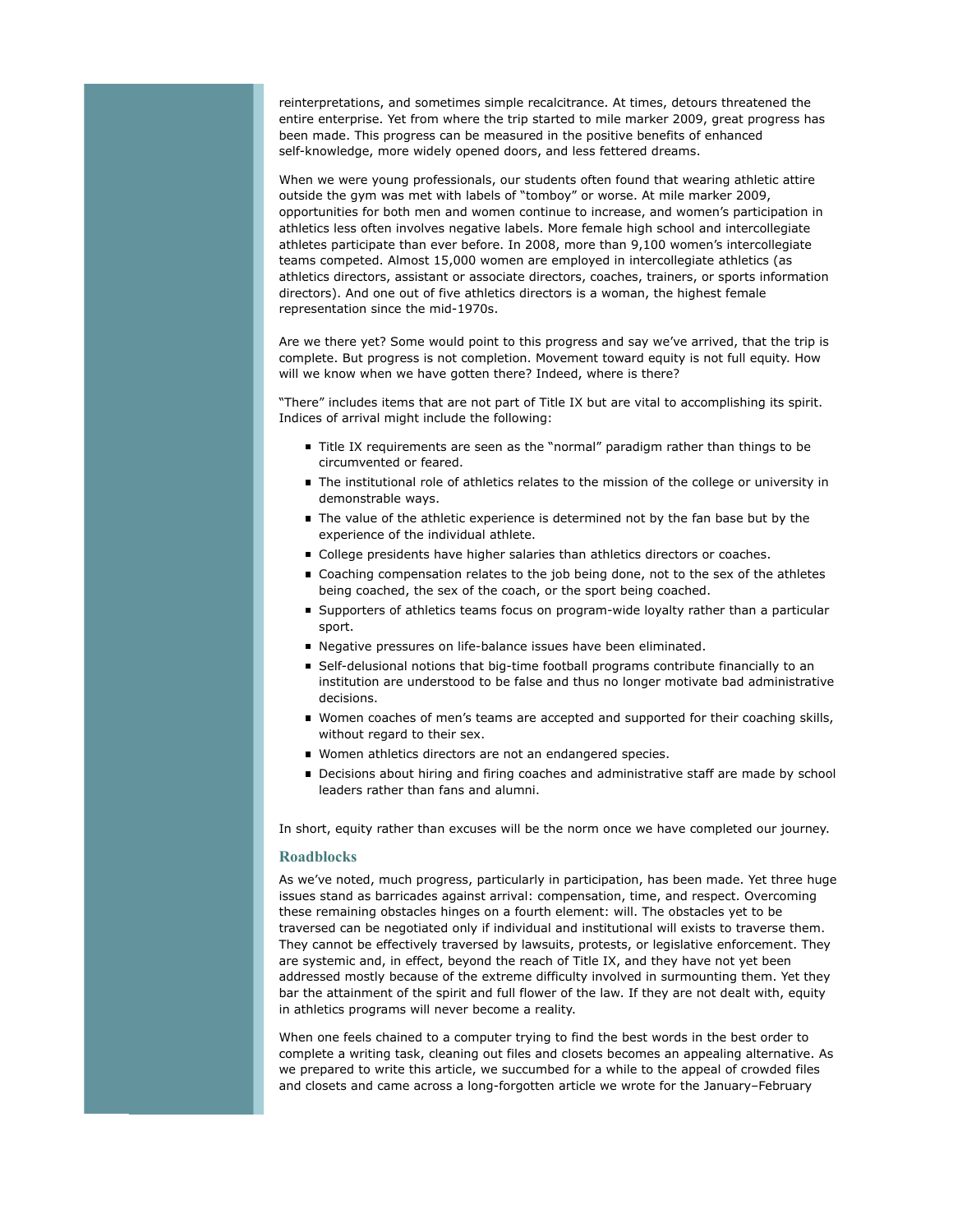1991 issue of *Academe* titled, "Back to the Future: Reform with a Woman's Voice." The part of that old article that describes the need for systemic change remains relevant:

Now a word about reality: there will be no reform of real consequence while the governing principles on individual campuses as well as within the [National Collegiate Athletic Association] define profit on a dollar basis. That means that as long as big-time football and big-time men's basketball continue to be pampered as potential profit makers, there will be no effective reform in inter-collegiate athletics until or unless such programs collapse under the weight of their abuses. There will be more rules and regulations, but no significant reform. Having said such a painful thing, let us hope for a change in principles and consider why now, more than in the past, women's voices have a significant role to play in the call for reform.

Unfortunately, in the almost two decades since our previous *Academe* article, no resolution of these issues has been found. Indeed, the issues of compensation, time, and respect, arguably mired in the profit-dollar pothole, remain truly systemic and vexing.

*Compensation*. Waiting for an influx of unencumbered money to solve unequal compensation between men and women in college athletics, or other equity-based funding issues, is a wait with no end. In light of today's shrinking endowments and less-wealthy alums, athletics programs will probably not see hefty checks soon from benefactors or institutional sponsors. In fact, institutions are starting to compete with their own athletics departments for support, which does not augur well for institutional budgetary support of athletics. Some evidence suggests that benefactors often favor athletics programs over institutions, because athletics programs give them something tangible in return for their checks, such as better seats at games or travel with teams. If benefactors with limited money give only to athletics programs, academic programs will suffer.

Recently announced new stadium projects and ambitious goals for athletics endowment funds make us wonder about the degree of mental health on some campuses. When institutions that continue to have Title IX and equity problems pursue such efforts, they demonstrate a lack of will for equity beyond the minimum required to avoid administrative complaints and lawsuits. The disconnect on such campuses between athletics and institutional mission may be so great that the old, tired notion that athletics is more important than the institution itself still flourishes.

Yet some schools faced with diminishing resources are finding creative ways to tighten budgets for their more expensive teams. Perhaps putting the entire football team in a hotel the night before a home game is not vital, they say. Maybe taking a bus instead of flying to a competition wouldn't be too bad, they think. Spring trips to warm climates may be a luxury no longer affordable, they conclude. To those outside athletics departments, these budget-conserving techniques seem obvious. These same methods have always been available, if not generally used, to fund greater equity in coaching compensation and athletics programs. Perhaps current financial pressures will lead to their implementation. In any event, institutions are now examining budgets they previously held to be inviolate. It takes will. We hope the presence of will and the changing budgetary terrain combine to bring about constructive change.

*Time*. Changing the 24-7 time demand on coaches, both men and women, also requires will. Women are often affected more strongly than men by the extraordinary time demands of an athletics career. Solutions to the life-balance issue cannot be found without thoroughly evaluating the role of athletics on campus.

*Respect*. Two to three percent of men's teams are coached by women. Many of these women coaches suffer from lack of respect, derision, and distrust by the institution, fans, and alums. The issue of respect and its impact on equity extends to the often unspoken yet access-blocking belief that women cannot serve as effective directors of athletics at institutions that field high-profile football teams.

Even subtle and perhaps subconscious semantic choices— such as team names preceded by "Lady"—reflect disrespect, which decreases will. Similarly, referring to men's teams as "X University's basketball team" and to women's teams as "X University's women's basketball team" suggests a second-class status. Along the same lines, talking about "qualified" female coaches while omitting the modifier "qualified" when speaking of male coaches effectively